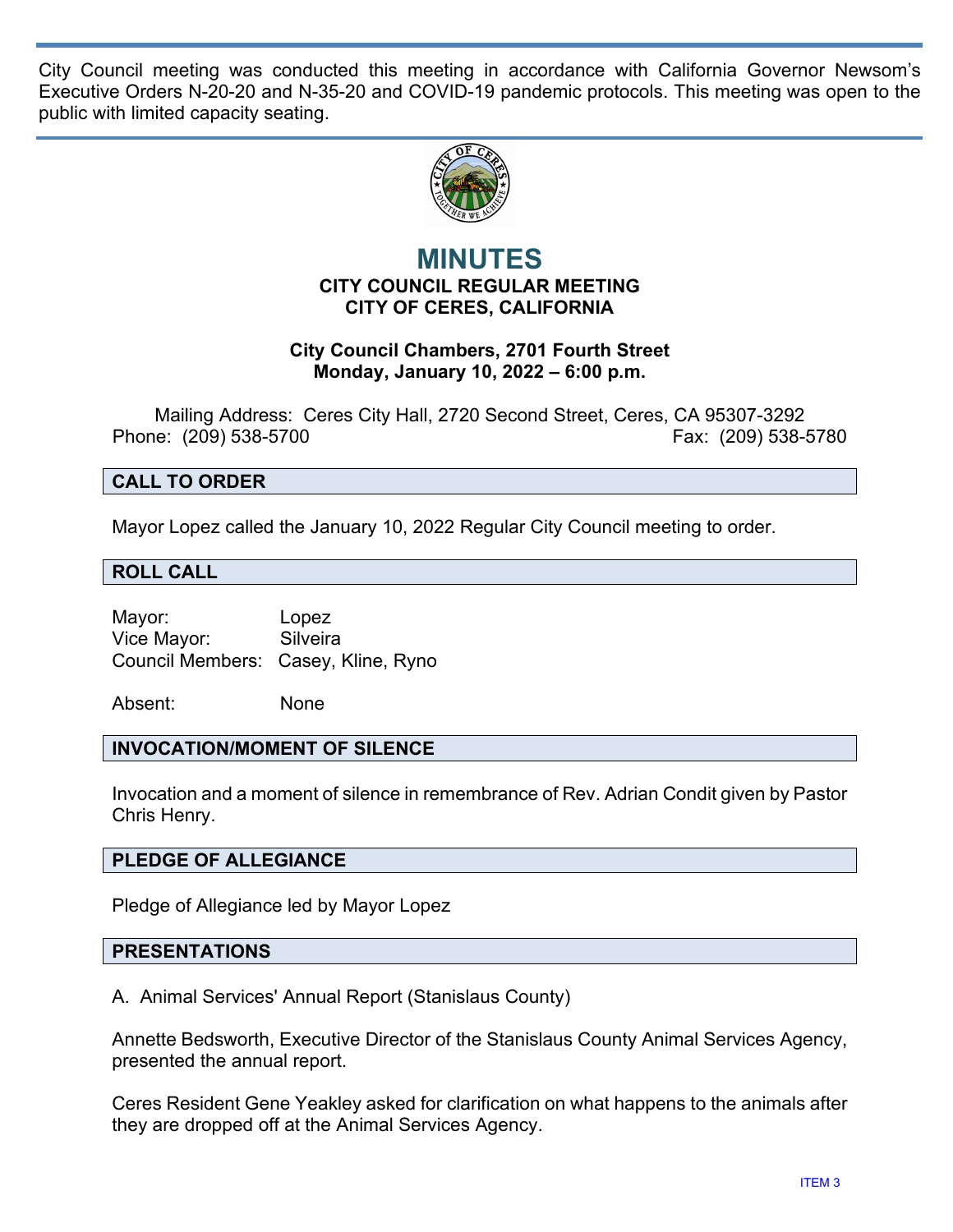#### **CITIZEN COMMUNICATIONS** to the Council on matters not included on the agenda (five minutes).

Lee Brandt expressed his confusion on how to dispose of food scraps like chicken bones and grease with the new three waste can system. He also commented on the delay of Pastor Condit's Celebration of Life due to Covid.

John Warren inquired if Public Works was going to enforce the storage of cans after being picked up.

Gene Yeakley asked for an answer to his question from October regarding the police department not taking a call regarding a street vendor.

#### **APPOINTMENTS TO BOARDS/COMMISSIONS**

B. Confirmation of the 2022 Mayoral Appointments of Council Members to boards, commissions, and committees.

Mayor Lopez asked if any Council Member wanted to serve as an alternate for the Surface Water Joint Powers Authority Board and Council Member Casey volunteered.

**MOTION:** Motion by **Vice Mayor Silveira**, seconded by **Council Member Kline**, approving the 2022 Mayoral Appointments of Council Members to boards, commissions, and committees with the proposed revision by Council Member Ryno. 5/0/0 Motion passes see below by the following roll call vote:

- AYES: 5 Council Members: Casey, Kline, Ryno, Silveira, Mayor Lopez
- NOES: 0 Council Members: None
- ABSENT: 0 Council Members: None

### **CONFLICT OF INTEREST DECLARATION**

No Council conflicts were declared.

#### **CONSENT CALENDAR**

All matters listed on the consent calendar are considered routine in nature and will be enacted by a single motion unless otherwise requested by an individual Council Member or public for special consideration. Otherwise, the recommendation of staff will be accepted and acted upon by roll call vote.

- 1. Clerks Report of Posting. The agenda of the January 10, 2022 City Council meeting was posted on Wednesday, January 5, 2022. (Nayares-Perez)
- 2. Waive Readings. All Readings of Ordinances and resolutions are waived. (Waive reading in full of all ordinances and resolutions on the agenda and declare that said titles which appear on the public agenda shall be determined to have been read by title). (Nayares-Perez)
- 3. Approval of Minutes (Nayares-Perez)
	- a. Minutes of October 25, 2021 and November 8, 2021 Regular City Council meetings.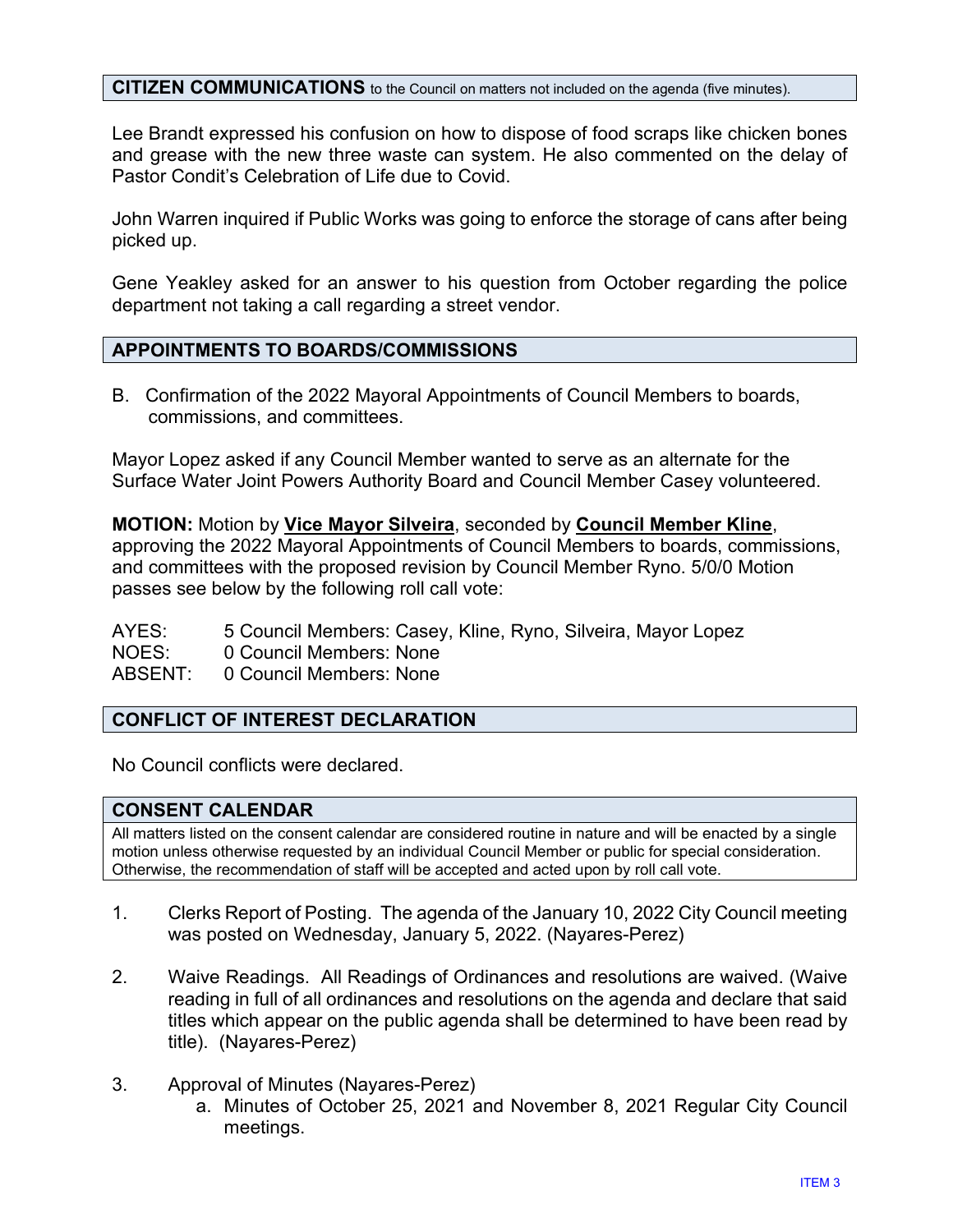- 4. Register of Audited Demands for Period covering December 8, 2021 through December 28, 2021. (Dias)
- 5. General Correspondence **Information Only**
	- a. Public Works monthly report for November 2021. (Royal)
	- b. Redevelopment & Economic Development Monthly Report for December. (Hallam)

#### *(Removed from Consent/Council Member Ryno)*

- 6. **Resolution No. 2022-01**, continuing the teleconference of Public Meetings Pursuant to Assembly Bill 361 allowing the City to continue a Hybrid Virtual Meeting Environment. (City Attorney)
- 7. Set public hearing date of February 14, 2022, for the City Council to consider a proposal for a Rezoning of the property located at the northeast corner of East Hatch Road and Golf Links Drive to modify the existing "MX-2, Mixed Use – 2" zoning designation to a "CC, Community Commercial" zoning designation within the Mitchell Road Corridor Specific Plan, and to consider an appeal of the Planning Commission's decision approving a Vesting Tentative Parcel Map and a Specific Plan Site Plan entitlement involving the subdivision of a 2.16-acre commercial zoned site into three parcels with a new commercial building proposed for each parcel. (Hoem)

Mayor Lopez asked if any Council Member or citizen would like an item pulled from the Consent Calendar and be heard under separate motion. Item 6 was removed from Consent.

**MOTION:** Motion by **Council Member Silveira**, seconded by **Council Member Ryno**, to approve items 1-2, 4, 5 and 7. **5/0/0** Motion passes see below by the following roll call vote:

- AYES: 5 Council Members: Casey, Ryno, Kline, Silveira, Mayor Lopez
- NOES: 0 Council Members: None
- ABSENT: 0 Council Members: None

**MOTION:** Motion by **Council Member Silveira**, seconded by **Council Member Ryno**, to approve item 3. **4/0/1** Motion passes see below by the following roll call vote:

- AYES: 4 Council Members: Casey, Ryno, Silveira, Mayor Lopez
- NOES: 0 Council Members: None

ABSTAIN: 1 Council Members: Kline

# **CONSIDERATION OF ITEM(S) REMOVED FROM THE CONSENT CALENDAR**

### **Item 6/Council Member Ryno**

Concern regarding technical difficulties with Zoom during a meeting was expressed by Council Member Ryno. She suggested that individuals having issues should have a way to contact someone during the meeting to advise that there is a problem.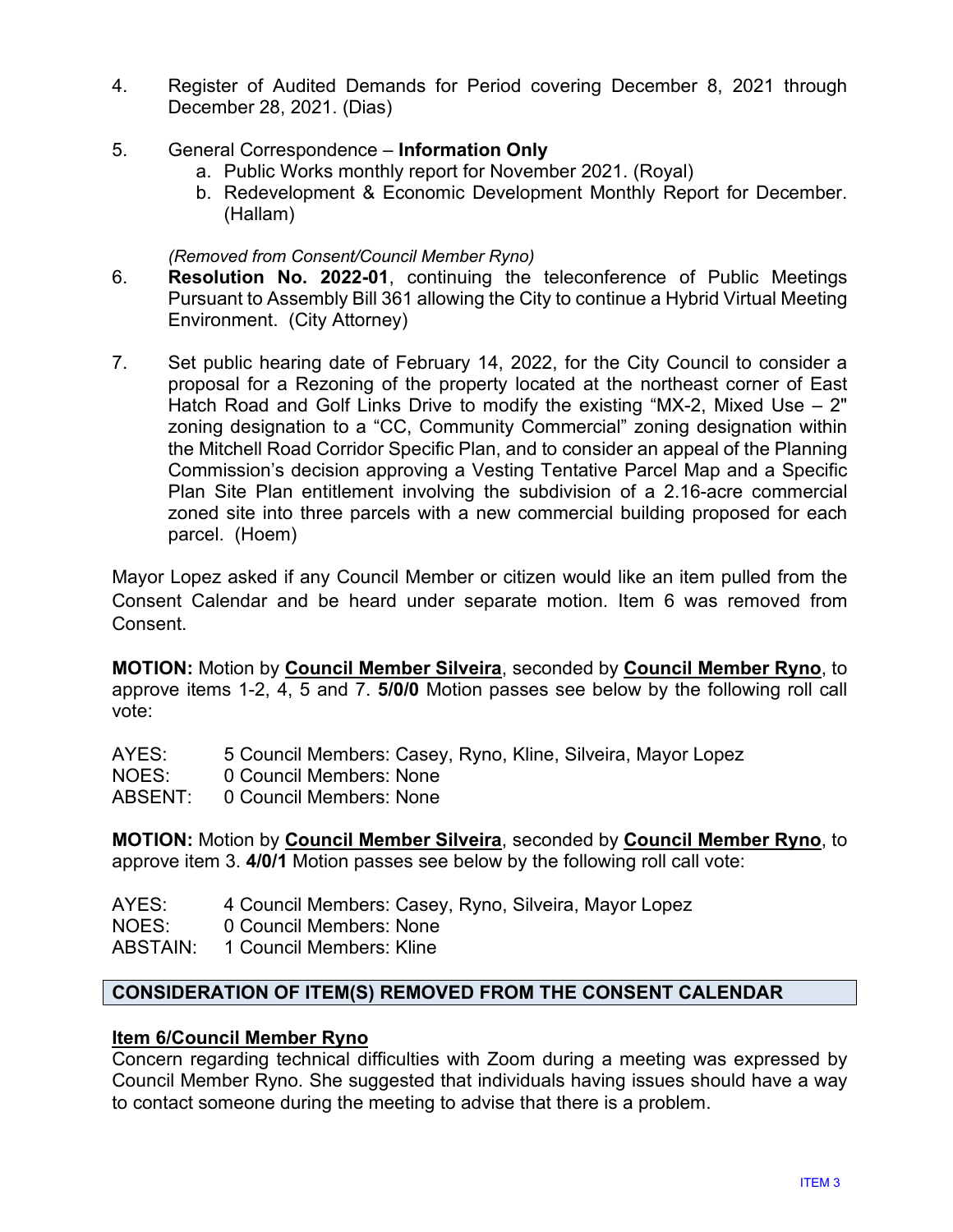**MOTION:** Motion by **Council Member Ryno**, seconded by **Vice Mayor Silveira**, to approve Resolution 2022-01. **5/0/0** Motion passes see below by the following roll call vote:

AYES: 5 Council Members: Casey, Kline, Ryno, Silveira, Mayor Lopez NOES: 0 Council Members: None

ABSENT: 0 Council Members: None

#### **UNFINISHED BUSINESS**

#### **PUBLIC HEARING**

(Hearing Time-7:00 pm)

8. Second Redistricting Public Hearing. (City Attorney/City Clerk)

Doug Yoakam, Redistricting Consultant from National Demographics Corporation (NDC) detailed the Redistricting Process. Mr. Yoakum stated that the district boundaries are within the allowed 10% deviation threshold. The City is not required to redraw the maps. Council has the option of deciding that the current district map will remain unchanged or allow for the submission of draft maps. A discussion ensued.

Mayor Lopez opened the Public Hearing. There being no comments from the public, Mayor Lopez closed the Public Hearing.

Council Member Silveira commented that being that we are in the recommended percentages for the areas he is in support of not changing the districts.

Council Member Ryno stated she would like to see what the changes might be.

Council Member Kline commented that when they first did this, he thought there were a few areas out of skew. He would like to see one district on the other side of the freeway instead of it being split between 2 and 4. He commented that he can see where Council Member Silveira stands, but he would like to explore possible changes to the districts.

Mayor Lopez commented that the way the districts are now allows for underserved communities to be served by each councilmember. He would like the redistricting process to be focused on the citizens of Ceres, instead of it being used as an opportunity to move council members from their own districts. He is in support of not redistricting but is open to the public for map suggestions.

Council Member Ryno commented that she would like to see the public's input on the way their districts are drawn before making a decision that may keep the districts as they are.

### **Motion Fails**

**MOTION:** Motion by **Council Member Silveira**, seconded by **Mayor Lopez** to leave the districts as they are and not accept redraws from the public or Councilmembers. **2/3/0 Motion fails** see below by the following roll call vote:

- AYES: 2 Council Members: Silveira, Mayor Lopez
- NOES: 3 Council Members: Casey, Ryno, Kline
- ABSENT: 0 Council Members: None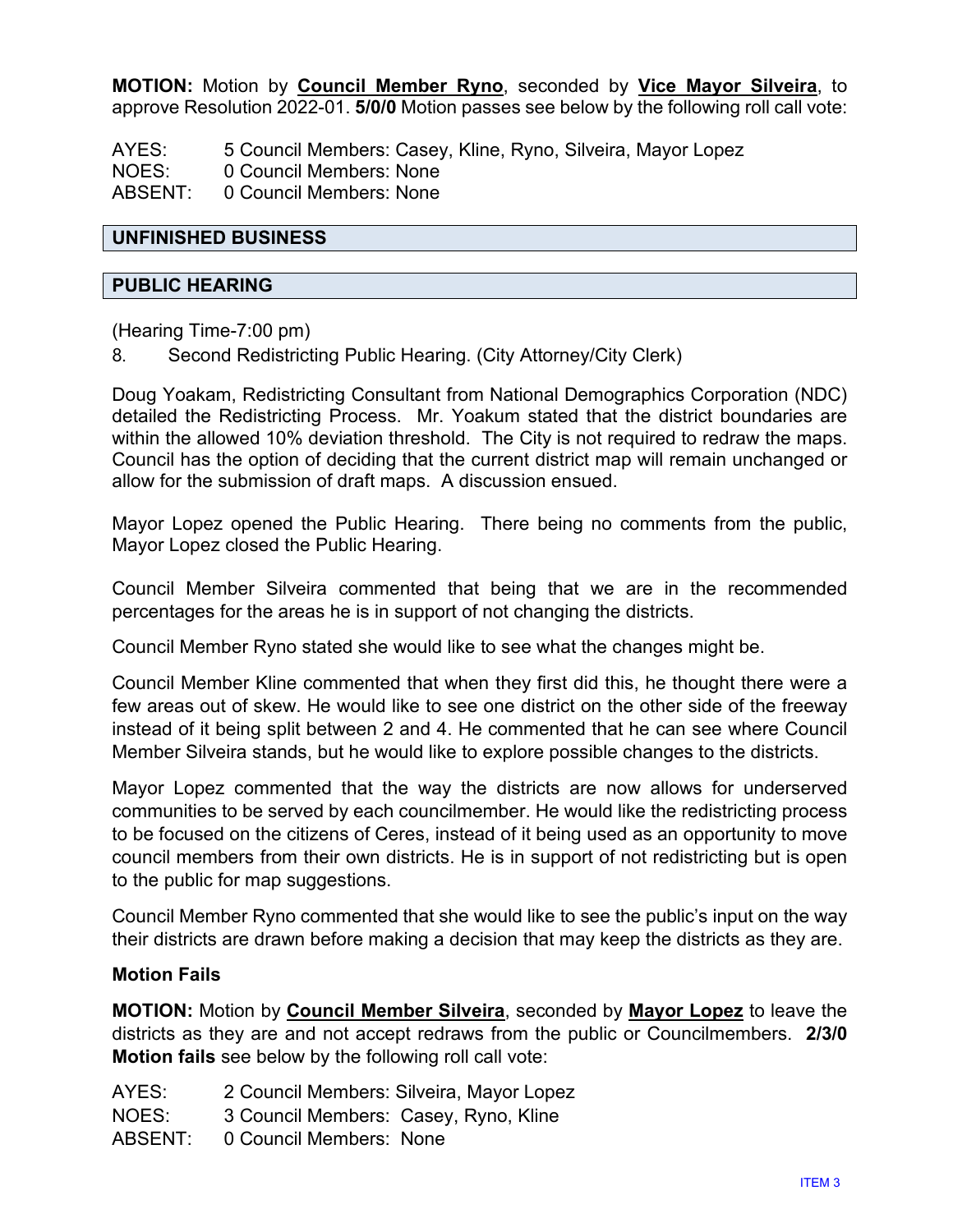### **Motion Passes**

**MOTION:** Motion by **Council Member Ryno**, seconded by **Council Member Kline** that the Council will allow input from the community for suggestions and modifications to the districts understanding that the Council will still have the final vote. **5/0/0 Motion passes** see below by the following roll call vote:

AYES: 5 Council Members: Casey, Ryno, Silveira, Kline, Mayor Lopez

NOES: 0 Council Members: None

ABSENT: 0 Council Members: None

# **NEW BUSINESS**

### **DISCUSSION ITEMS**

### **COUNCILMEMBER REFERRALS**

Council Members request to have an agenda item placed on a future agenda. (Pursuant to Chapter 2- City Council Meetings, J-8. City Council Referrals/Determination of Items for Agenda.)

### **REPORTS**

At this time, any Council Members or City Staff will make an announcement, or report briefly on his or her activities.

- Mayor Mayor Lopez commented that he and Council Member Casey participated in the Christmas Parade and thanked everyone that helped put it together. He further commented that he and Vice Mayor Silveira helped wrap presents that police and fire helped disburse to less fortunate children. He concluded by announcing the State of the City Address was on January  $27<sup>th</sup>$ . He also mentioned that the City had passed out over 200 Covid tests to the community.
- City Council Council Member Ryno commented on the opening of the Habit Grill and the outreach they have done in the community.

Council Member Silveira commented on his 32<sup>nd</sup> Anniversary with the Stanislaus County Sheriff's Department. He thanked everyone in Ceres, the county and across the nation for all the support they receive and recognized January  $9<sup>th</sup>$  as Law Enforcement Appreciation Day.

- City Manager City Manager Alex Terrazas wished everyone a happy new year.
- City Attorney Nothing to report.
- Departments Nothing to report.
- County Supervisor Nothing to report.

There being no further business, Mayor Lopez adjourned the Regular City Council meeting at 7:35 p.m. and convened in a Closed Session meeting with the below listed item being discussed.